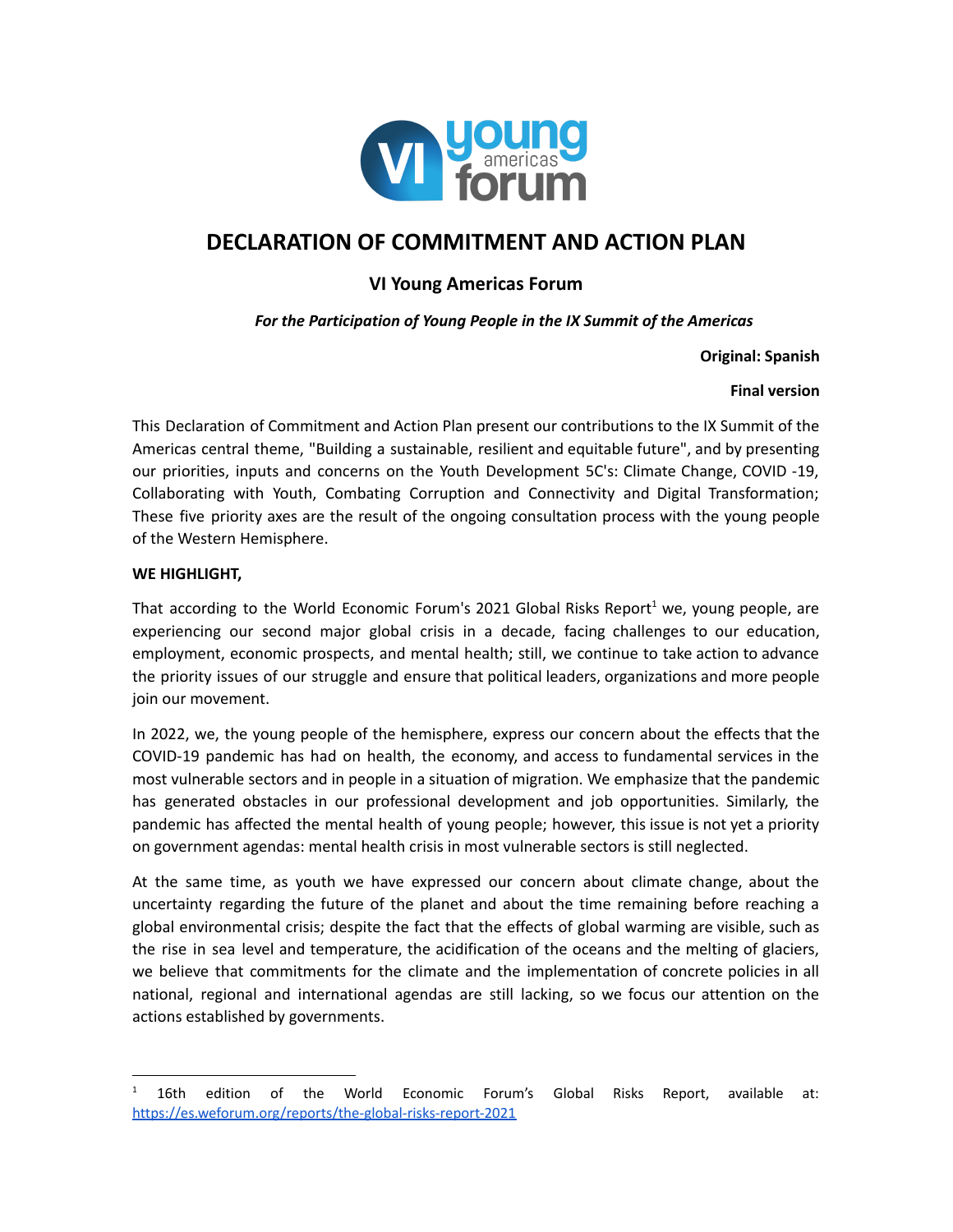Likewise, in scope of the commitments made during the VIII Summit of the Americas for Democratic Governance, we urge the governments of the region to recognize the fight against corruption as a historic, important and urgent turning point to be addressed. We believe that there is still no effective promotion of political participation by youth: we see that political polarization is leaving youth leadership behind, prioritizing supporters of the system in power, so that youth policies are made invisible under agendas that do not meet our true needs. We express our concern of seeing ourselves limited to being political or electoral capital, given the lack of inclusive spaces for dialogue and participation in decision-making. We request more spaces to actively participate in the development of more sensitive public policies, with special focus on those that involve our development: in the field of education, job creation and entrepreneurship.

#### **CONSIDERING:**

The contributions of the 5,540 young participants, who through youth organizations and networks, in collaboration with public, private and civil society entities in their respective countries, took up the challenge and commitment to organize 168 on-site, virtual and hybrid Youth Dialogues, as well as 9,260 young people who participated to the virtual consultations, campaigns, policy labs, that were part of the preparatory process officially established in 2019 on the way to the VI Young Americas Forum in Los Angeles, California.

#### **GIVING CREDIT:**

To the young people who participated in the different stages of this process, through their opinions and contributions in response to each of the five Political Commitments for the IX Summit of the Americas, as well as the initiatives of the 11,800 entrepreneurs that, through the Entrepreneurship in Action programs, generated innovative and sustainable proposals on various topics such as: environment and environmental education, agriculture and nutrition, plastic waste reuse and recycling, renewable energy, manufacturing, trade and finance, health, biotechnology, water sanitation, creative industries, sports and ecotourism, information technologies, gender equality and reduction of social inequality; all of them contributing to the sustainable recovery of the region in a post-pandemic context.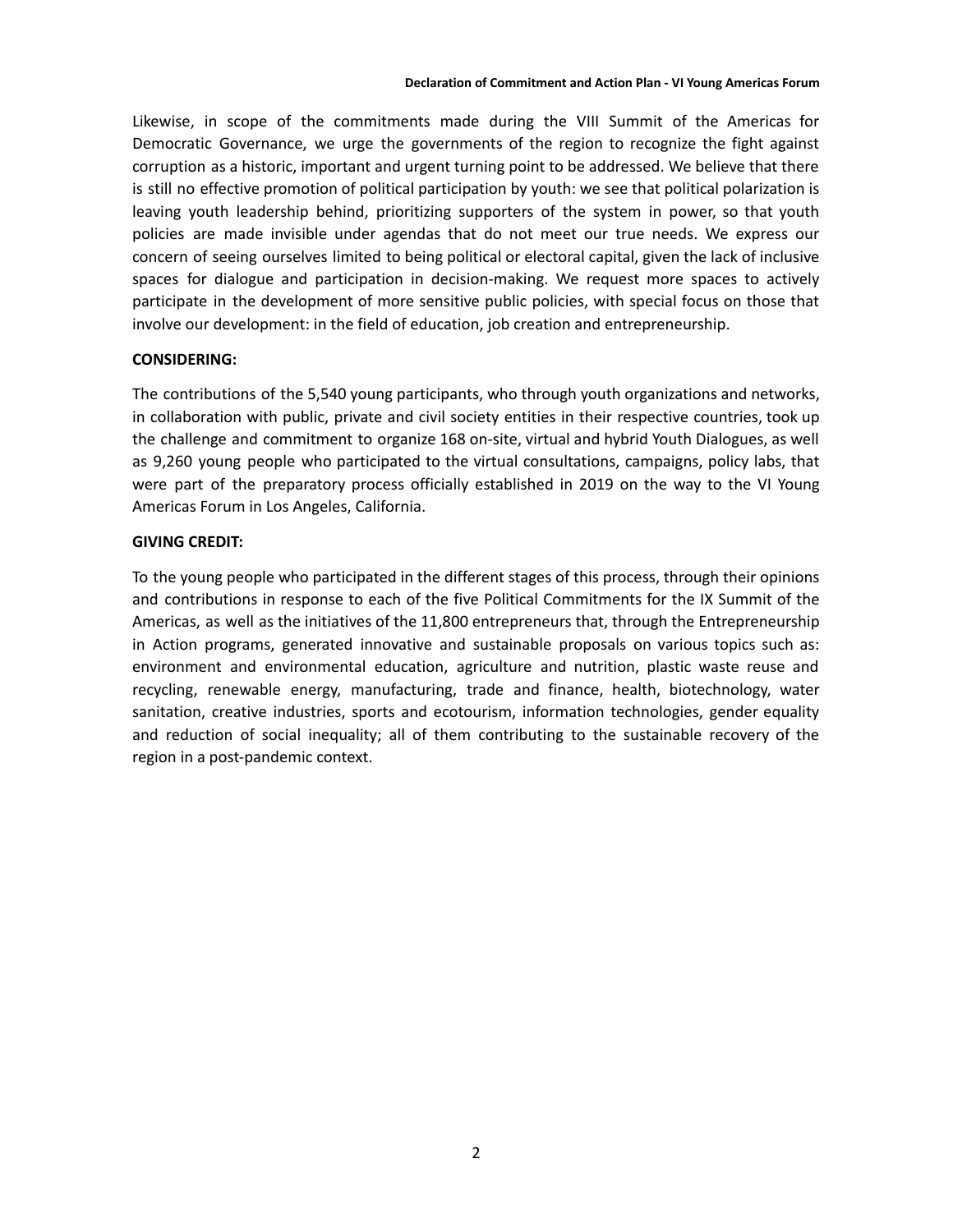# ACTION PLAN: RESPONDING TO THE POLITICAL COMMITMENTS OF THE IX SUMMIT OF THE AMERICAS

The following are our proposals and requests focused on fulfilling the five Political Commitments of the IX Summit of the Americas: (1) Action Plan on Health and Resilience in the Americas; (2) Accelerating the Clean Energy Transition; (3) Our Green Future; (4) Regional Agenda for Digital Transformation and (5) Inter-American Action Plan on Democratic Governance.

## **Climate Change**

## *Responding to the Political Commitments "Clean Energy and Our Green Future" of the IX Summit of the Americas*

## **1. Clean Energy:**

- **1.1.** We, young people, reiterate our interest in fulfilling Sustainable Development Goal 7: Affordable and Clean Energy. We believe that the development model based on the extraction of natural resources should be reviewed and rethought. We urge to rethink production processes and consumption models at a global level, and to implement practices that allow the sustainable use of mineral and energy resources, considering environmental, social and governance factors.
- **1.2.** We ask the governments to encourage research for the development and application of new energies in the region; to encourage investment and use of these technologies in a more inclusive way: to invest in renewable energy mechanisms both in industries and in homes, small and medium-sized enterprises. We are committed to collaborating on initiatives ensuring the access for all sectors to these technologies, including the development of biofuels.
- **1.3.** We propose to create a Young Americas Dialogue cluster, to be held quarterly in the cities, in innovative spaces where youth leaders, academia, government and private companies participate, to define the most urgent environmental needs of the region and to propose articulated solutions that are evaluated, scaled and taken into account at the national level and have international visibility; generate youth networks for climate change activism.

## **2. Sustainable cities and technologies:**

**2.1.** As native youth of the digital age, we live the benefits, but also the effects, of new technologies on our lives and on our Human Rights. As young people, we commit ourselves to oversee the environmental impact of the industries and technologies that we use in partnership with regulatory agencies, demanding the appropriate actions to remedy it, collaborating to solve challenges of access to environmental information in the face of the current climate crisis.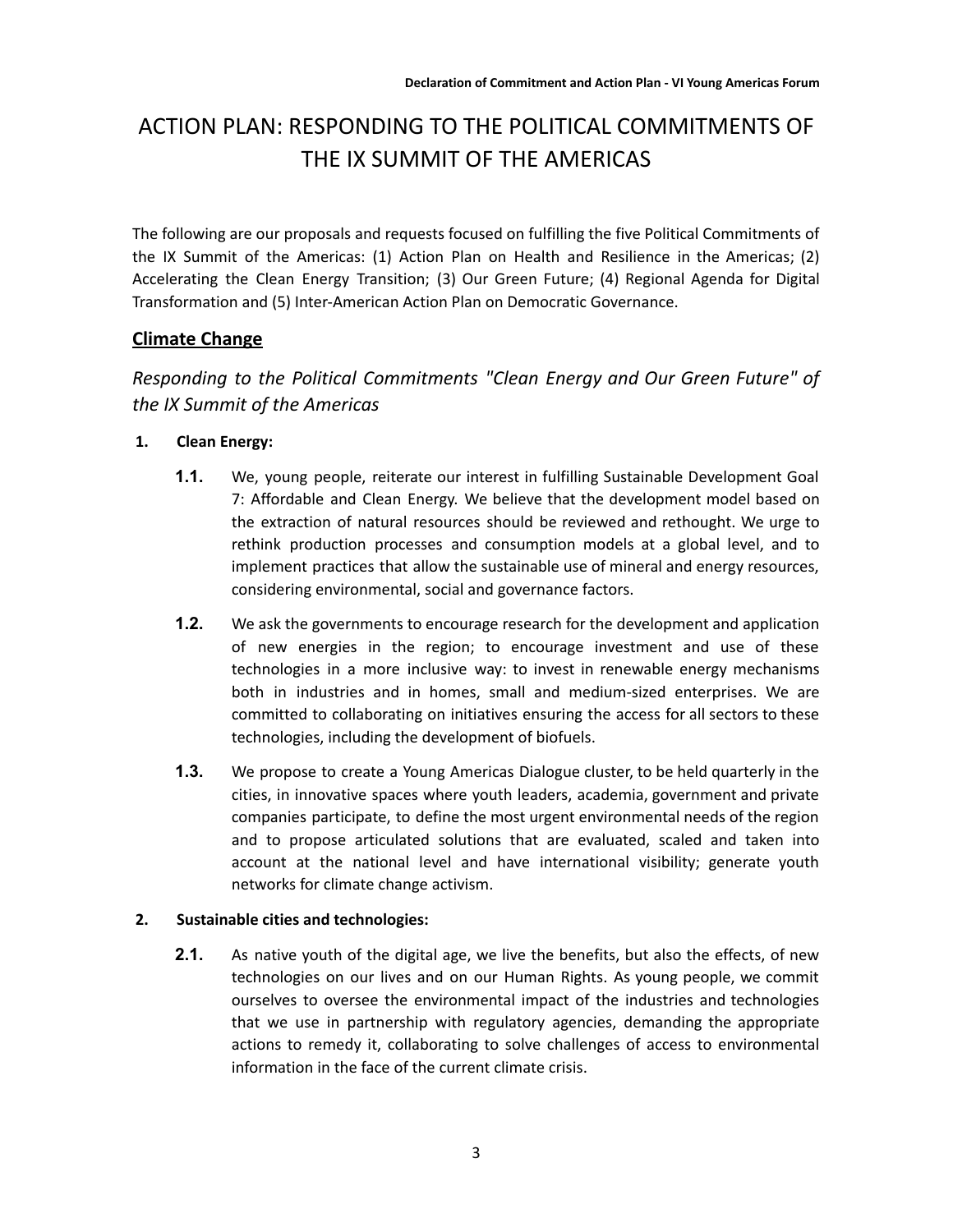**2.2.** We request increased financial support for projects that promote sustainable solutions to reduce pollution, and to encourage the development of technologies that contribute to preserving the environment through entrepreneurship. We call on State entities in partnership with companies to encourage the use of more sustainable transport models and to create projects for cities that allow us to promote pedestrian mobility and ecological transport, to the benefit of the environment and the health of the population. We are interested in strengthening the water sources of our cities through reforestation.

#### **3. Carbon control:**

- **3.1.** We urge the strengthening of measures to reduce carbon dioxide (CO2) emissions: we propose to promote reforestation and carbon management actions through regional programs that involve collective measures. We also propose projects to measure and report the carbon footprint generated by large industries.
- **3.2.** It is urgent to stop the indiscriminate felling of forests and highlight the importance of protecting indigenous territories such as the Amazon and other relevant territories, as pillars in the fight against deforestation and other activities related to illicit economies that harm our ecosystems: such as drug trafficking and illegal mining.

#### **4. Protection to ecosystems:**

- **4.1.** We young people require a commitment on the part of companies towards the environment, as well as responsibility on the part of the States when creating and enforcing laws and public policies for the conservation of ecosystems. It is necessary to achieve and demonstrate verifiable results in the quality of life of populations.
- **4.2.** We are committed to disseminating information and promoting education for tourism as a guide to avoid the deterioration of marine and land ecosystems due to this activity. At the same time, it is important to promote initiatives for the preservation of land and ocean biodiversity.

#### 5. **Water saving and sanitation:**

**5.1.** Climate change affects the hydrological cycle, causing serious alterations in our environment as human beings, such as the lack of access to drinking water and diseases related to water pollution: we must develop sustainable climate action projects focused on water saving and sanitation, to guarantee access and improve the quality of water and sewage services; as well as strengthening public policies regarding water in the communities, promoting responsible consumption and educating the population in co-responsibility with other sectors of society.

#### **6. Environmental education:**

**6.1.** We are committed to promoting a circular economy, raising awareness of the impact of practices carried out on a daily basis on the environment, and being critical of the information on the origin of the products we consume; We require the governments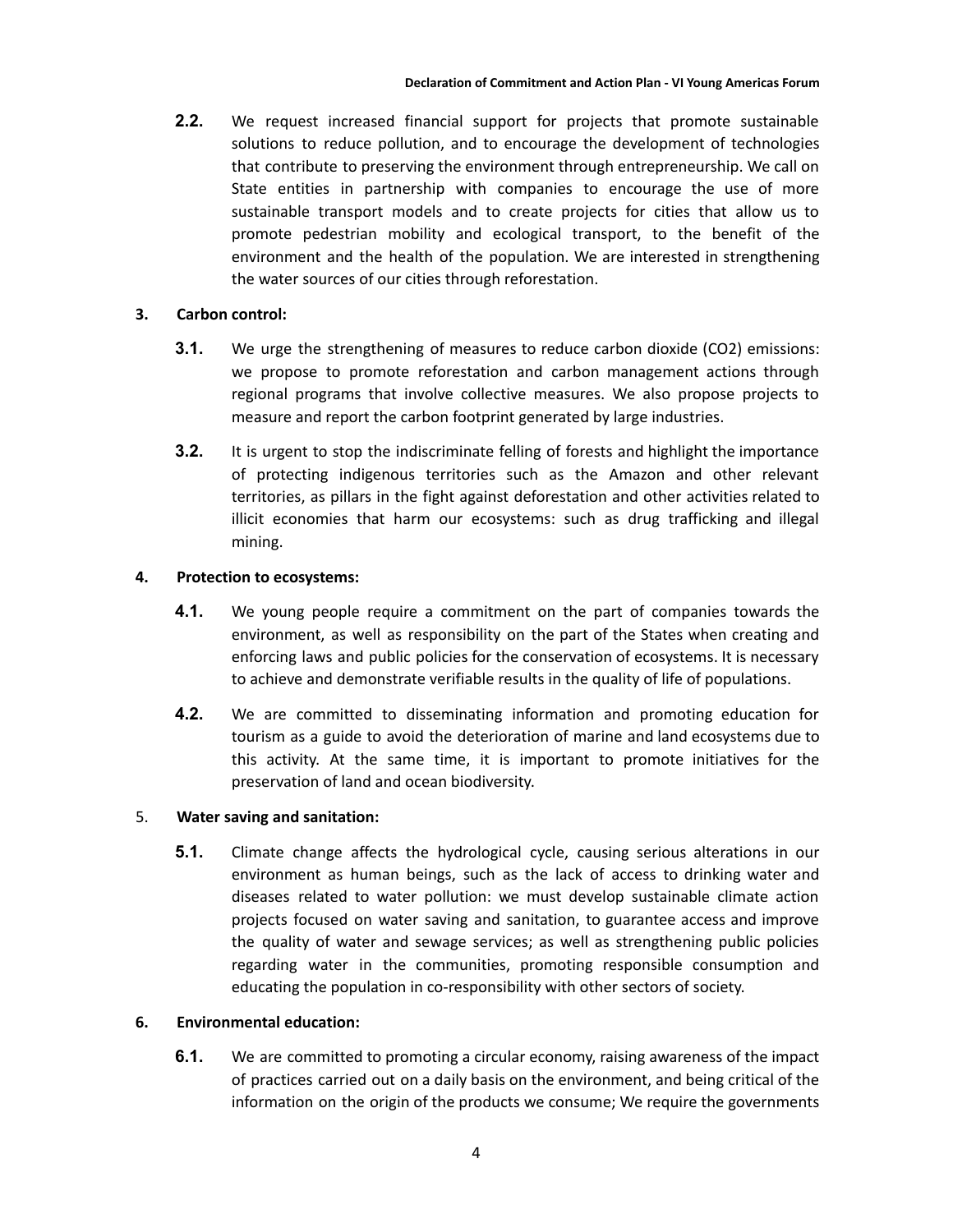to spread greater awareness campaigns on waste management, to promote to a greater extent practices of collecting plastic waste and the harnessing of organic waste; As young entrepreneurs, we are committed to training ourselves on cleaner production tools to create sustainable businesses. We propose strategic alliances between countries to adopt technologies for waste processing and management.

- **6.2.** We propose a cross-sectional approach to environmental and sustainable education, to internalize environmental justice and solidarity: to integrate environmental conservation strategies and notions of responsible consumption into study plans, from basic levels, as well as a recognition system for those who carry out actions in favor of the environment. Long-term results of environmental education can be measured in daily activities such as the increase in the use of public transport, the reduction in the demand for single-use plastics, the increase in the demand for sustainable organic crops, among others.
- **6.3.** It is necessary to encourage technology-based enterprises that help solve social and ecological problems: we propose strategic partnership between countries to adopt and develop technologies for waste processing and management; We suggest creating an accessible fund for projects developed by women to reduce the effects of climate change, through sustainability activities in their communities. We urge greater inclusion of girls and women in study programs and careers with a STEM<sup>2</sup> focus, promoting their participation in scientific and technological work to face the challenges of climate change.

## **7. Food security to face climate change:**

- **7.1.** As young people, we are interested in allying with and following up on entities and companies that have implemented climate actions and that are willing to support us with financing and training to develop sustainable agricultural projects, through programs that generate collective solutions for achieving food security; We propose to provide education in sustainable agriculture to population in general: consumers, producers, peasants, private and public entities, thus empowering people from the perspective of self-sufficiency. It is necessary to encourage existing sustainable agricultural education and training processes and promote programs according to the needs of our communities.
- **7.2.** We propose to encourage emerging small-scale agricultural initiatives that use traditional regenerative practices. This through associations of large companies with local agricultural projects and by supporting inter-scale associations that help smaller agricultural companies to integrate their value-added products in the international market, providing them with the initial investment necessary to comply with international standards.

<sup>&</sup>lt;sup>2</sup> STEM is the abbreviation for Science, Technology, Engineering, and Mathematics (as subjects of study).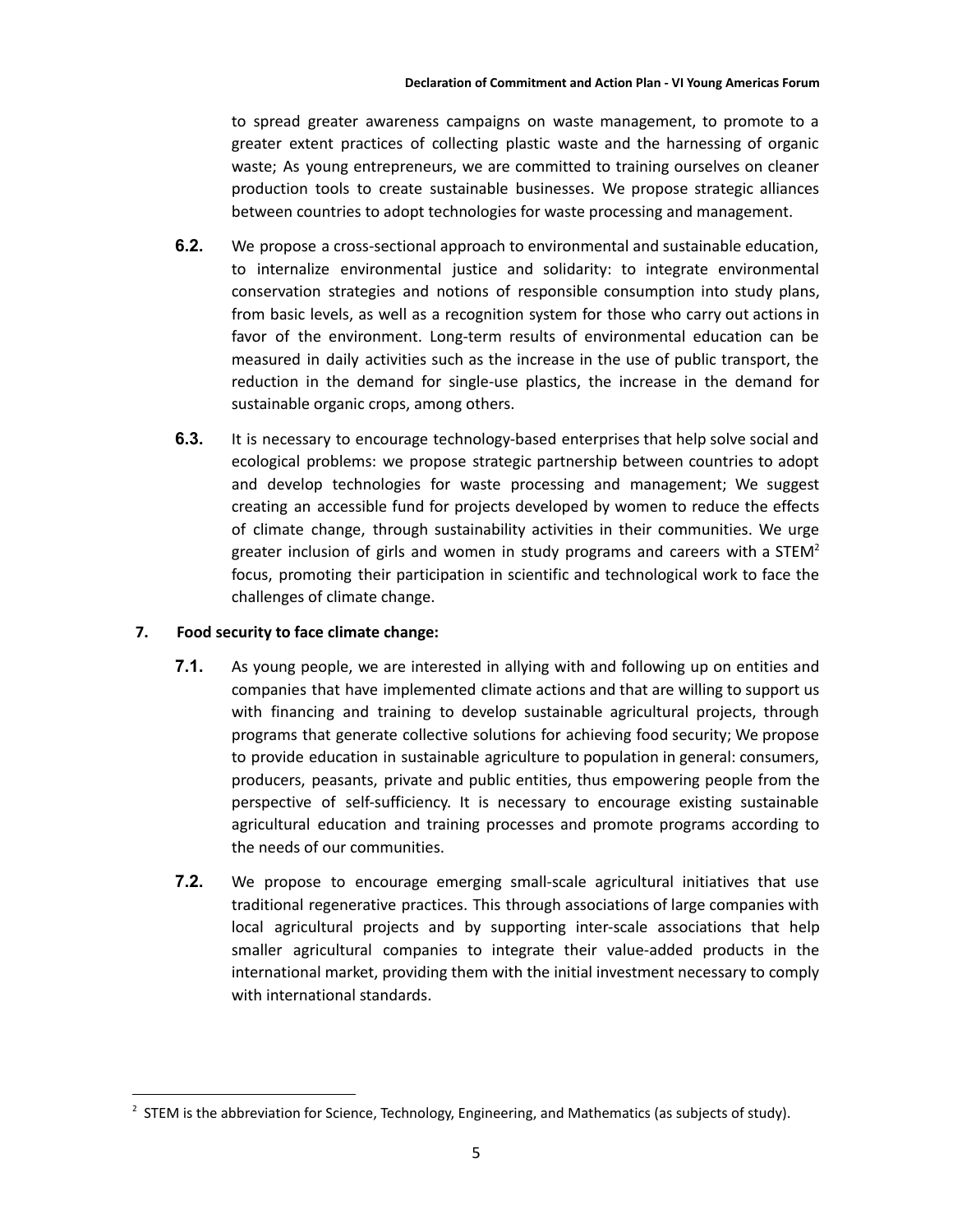## **Combating Corruption**

*Responding to the Political Commitment "Democratic Governance" of the IX Summit of the Americas*

## **1. Youth leadership and participation:**

- **1.1.** We call on governments to build and institutionalize scenarios of citizen participation, without political instrumentalization, where youth are included and are protagonists, through the articulation of networks of educational institutions, public and private, to include and strengthen those spaces that do not have a considerable reach due to their conditions and territorial contexts: the decentralization of spaces for debate and action strengthens the confidence and capacities of youth to confront corruption.
- **1.2.** We agree that it is still difficult to promote or channel proposals outside of political parties and institutional mechanisms for participation spaces, so it is necessary to promote dynamics of social program co-creation and government improvement from universities and other civic spaces, such as volunteer programs and laboratories aimed at young people in underserved communities. We propose to create a high-level internship program in state structures for young professionals, as well as educational programs that provide us with tools and specific knowledge about government structures and audit processes, preparing us to occupy decision-making spaces.

## **2. Quality education:**

- **2.1.** It is necessary to develop youth political leadership through education, so we propose to reinforce content related to ethics, politics, government and humanities in the educational curriculum of all countries, as well as provide tools to combat corruption to the population, through the creation of citizen schools as an initiative of the civil sector; this without ceasing to include training in life and decision-making skills through programs aimed at young people and adolescents in situations of vulnerability.
- **2.2.** We are committed to actively participate in the elaboration of public policies, with special focus on those involving our development, such as educational policies: university autonomy must be considered essential to achieve quality education, while establishing quality standards for all Higher Education Institutions. We agree that access to quality education at all levels is a latent need in the region. Therefore, we propose to create an evaluation standard for the study centers of the hemisphere based on the principles of open government.
- **2.3.** As young people we can lay the foundation for stronger international partnerships that overcome political changes, so curricula must also incorporate virtual and face-to-face educational exchanges among institutions across the region. Including standardized international dialogue in educational curricula will ensure students' access to the benefits of global perspectives and collaborative relationships.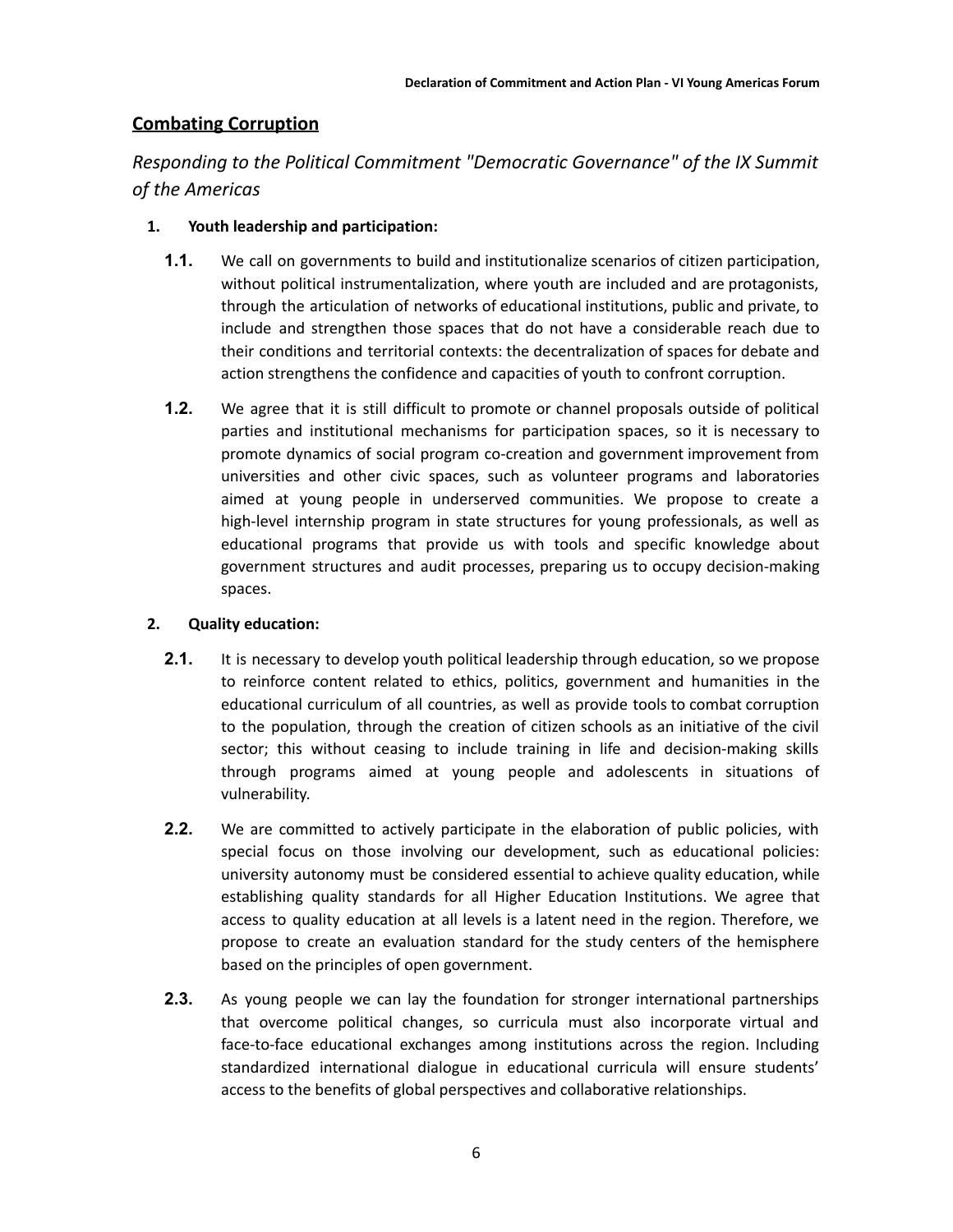#### **3. Human rights and multilateralism:**

- **3.1.** We young people commit ourselves to promoting multiculturalism in institutional spaces. We urge governments to highlight the realities of indigenous and Afro-descendant youth from their intersectionalities of gender and sexual orientation; serve all young people without distinction of socioeconomic status, people with disabilities, young women and children, especially youth in rural areas and migrants, so that they do not remain in the informal sector. We call to create channels so that vulnerable groups with little access to digital connectivity can be heard.
- 3.2. We urge governments to include commitments to existing migration regulation policies, in the stages of prevention, attention and return, from economic and political factors. The biggest challenge is to increase the guarantees of survival for migrants, to ensure the right to education for migrant children and to provide alternatives for legalization, security and basic rights. We request greater social protection and welfare conditions for people in a situation of human mobility, as well as promotional actions for labor insertion that take advantage of the abilities and skills of young migrants. We express our urgency to guarantee accessibility at all educational levels and to bring these opportunities to vulnerable populations, such as indigenous peoples and Afro-descendants.
- **3.3.** We commit ourselves to promoting international cooperation and multilateralism in security, trade and education: we propose to create youth policy nodes and border meetings around issues such as migration, innovation and international trade; we seek participation not only through the mechanisms of civil society, but also in the different spaces convened by the Entities, Organizations and Dependencies of the OAS.

#### **4. Open Government as an anti-corruption strategy:**

- **4.1.** Young people see with concern that impunity persists in acts of corruption, since it is encouraged by the States in multiple ways: it is frequently given by opportunities to profit through public money that should be used for goods and services. The role of the private sector is also important, so it is necessary to incorporate integrity and good- corporate-governance certifications in all types of companies in order to avoid acts of corruption.
- **4.2.** We propose the use of open data as a tool for social development and the design of better public policies: applying open government principles, through the publication of management indicators and the simplification of information access procedures. We demand from governments minimum standards of capacity and integrity for the exercise of public service, to strengthen the training and certification of public officials in management and control positions, as well as to implement training spaces in ethics and transparency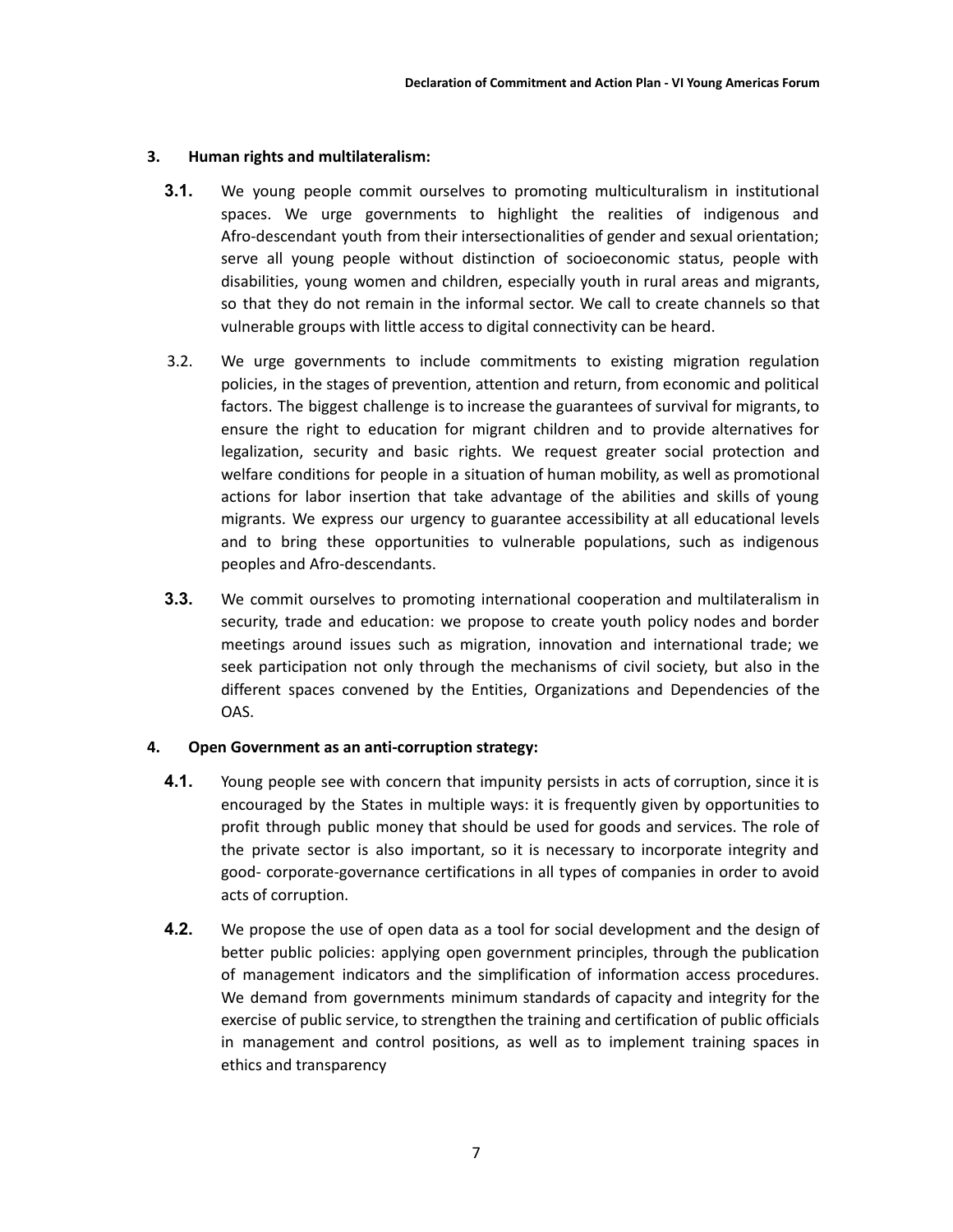**4.3.** We young people commit ourselves to be observers and auditors in the public processes of resources for youth, as well as to promote the evaluation of the tangible and significant impact of state projects in our communities, for which we propose the creation of an observatory of youth in which technology tools are used to monitor the actions of interest in order to contribute to the fight against corruption. We also call on the States to encourage the rest of the citizenry to be controllers and guarantors in the management of public funds.

#### **5. Eradication of corruption and violence:**

- **5.1.** We declare that it is urgent to highlight the constant violation of the fundamental Human Rights that young people, women, indigenous communities live in the region, as well as sexual and gender diversities, as an effect of corruption, impunity and discrimination in access to public services and in justice enforcement.
- **5.2.** It is necessary to spotlight the violence that is exercised illegally from the States, which persists through formal institutions through forms such as harassment and persecution, illegal repression, torture and murder. We demand greater protection for people who report acts of corruption.
- **5.3.** It is necessary to put an end to extractive activities that directly affect indigenous peoples and punish serious environmental damage: we propose to recognize at the international level the figure of "ecocide" as a crime before international bodies. At the same time, we urge States to take actions to protect environmental activists and indigenous peoples, as we recognize the violence that is exercised in a structural, systematic and intersectional manner. We urge governments to establish safe spaces and real guarantees for young leaders who denounce and make visible environmental crimes, rejecting impunity in the face of these. We propose to adopt the Earth Charter as an instrument of International Law and Democracy, to promote a culture of Non-Violence and Peace as a basis to eradicate the social and economic inequality that gives rise to violence.

## **Connectivity and Digital Transformation**

*Responding to the Political Commitment "Digital Transformation" of the IX Summit of the Americas*

## **1. Reduce the digital gap:**

**1.1.** The Post-COVID-19 scenario is an example of how young people have had to innovate and make a leap towards connectivity and the digitization of businesses and services. We believe that it is a task for governments to guarantee equal access to technology. It is necessary to recognize our Digital Rights, since there are still gaps in connectivity infrastructure in the countries of the region and internet access is still unequal. We propose a Digitization and Connectivity Plan that includes digital education aimed especially at vulnerable communities, as well as the expansion of connectivity in each country with the increase of Wi-Fi networks, optical fiber and the corresponding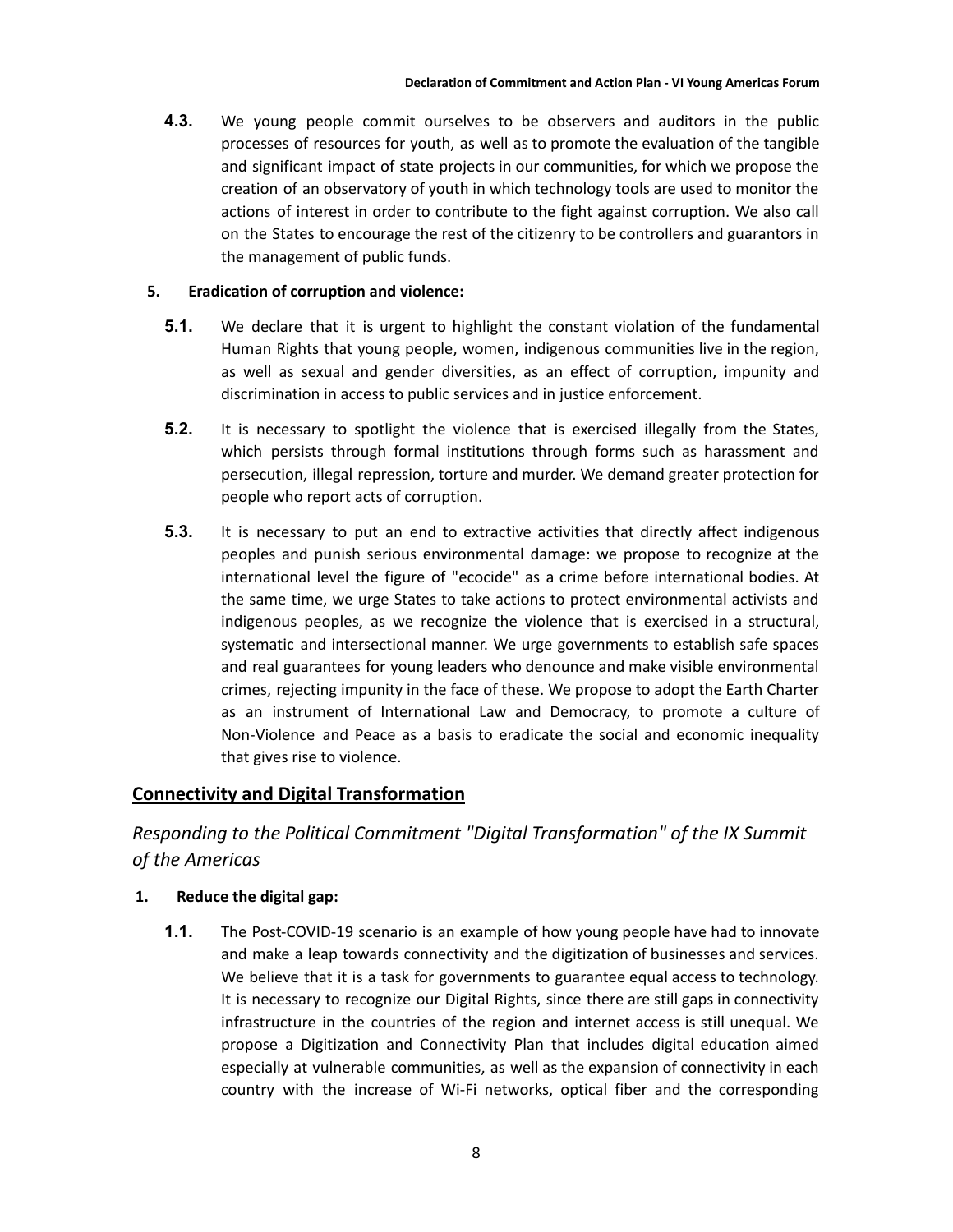physical infrastructure. All this, through agreements between governments and private companies.

- **1.2.** We ask for incentives for projects that use technological development as a tool to favor the accessibility and efficiency of basic services and as a means to favor production and employability. Entrepreneurship programs with an emphasis on encouraging telecommuting will allow young people to join the labor market, closing economic, social and gender gaps.
- **1.3.** We also propose the creation of digital applications for communication in the Americas, which promote the strengthening of labor and academic actions throughout the hemisphere by the means of Information and Communication Technologies (ICTs), considering areas of difficult access, allowing to integrate the social sector in its different rural, urban and peri-urban areas. This in order to reduce the digital divide through education, especially in vulnerable communities and indigenous populations that practice agriculture.
- **1.4.** Companies have reinvented themselves and adapted their business models, which is why we reiterate the importance of providing digital literacy programs from childhood: promoting Digital Literacy processes in the entire population, particularly young people. The foregoing in a partnership between educational institutions, civil society organizations and the media, led by the States. We commit to promoting the formalization of work and commerce, for which we propose incentives for the computerization of businesses, as well as advancing to hybrid models that take advantage of the technologies that were implemented during the pandemic.
- **1.5.** We require policies for the creation of job opportunities, financing options for youth entrepreneurship and comprehensive education in the current context of employment and technological development. For this reason, we propose to focus training and curricula on the use of Industry 4.0 technologies: that schools and colleges teach robotics and programming skills; that universities promote skills for the development of Artificial Intelligence, Internet of Things (IoT) and Big Data. It is also necessary to strengthen accounting and financial skills in school programs, aimed at entrepreneurship. For this we propose to create and promote platforms that accompany the vocational guidance of students according to the needs of the labor market. The foregoing with a gender perspective and non-discrimination.

## **2. Security and transparency in the use of data:**

- **2.1.** We call to strengthen digital security and the ethical use of data, both at the level of data management and in the prevention of cyberbullying. We also propose creating spaces for digital education based on the cybersecurity component, since the lack of expertise in this area impacts the security of Latin American countries.
- **2.2.** Likewise, we propose to implement technological methods that allow transparent access to state information on accountability, such as the implementation of Blockchain and Big Data technology in public administration.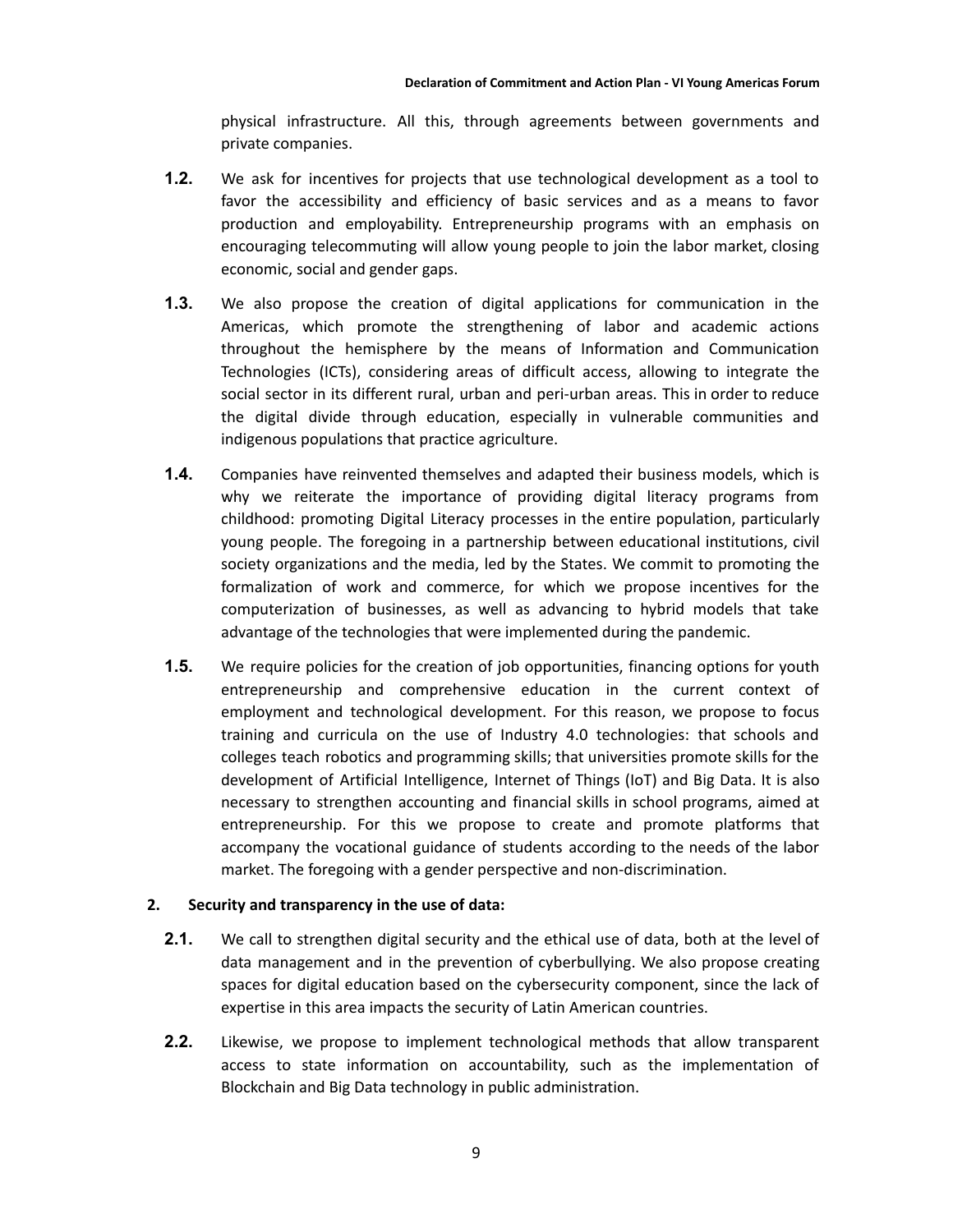## **COVID-19**

*Responding to the Political Commitment "Health and Resilience" of the IX Summit of the Americas*

## **1. Solidarity-based economic recovery:**

- **1.1.** The COVID-19 pandemic has made it difficult to acquire goods and services, mainly affecting the most vulnerable sectors of the population: women, children and adolescents, especially from indigenous peoples. Given this, we believe that the reactivation of industries must be based on solidarity: we propose to follow up on programs to promote collaborative economy projects with a gender perspective, to integrate the different actors and sectors of the productive chains and strengthen local enterprises; we must make small and medium-sized companies visible, promoting associativity, fair and sustainable trade through inclusive, cooperative and decentralized public policies.
- **1.2.** It is necessary to assess the impact of the pandemic from a gender perspective: confinement put young women and girls at greater risk of violence, due to the increase in school dropout, lack of access to medical services and the cultural burden of domestic and care tasks: it is necessary to implement new safety and support programs for affected women and girls.
- **1.3.** COVID-19 has also widened the gender gap in earning opportunities: employment policies must consider domestic and caregiving dynamics to motivate young women to continue working. Reducing the gender gap in entrepreneurship is more important than ever to create jobs and spur innovation in a post-COVID-19 world, which is why we propose to create training and support platforms for entrepreneurship among young women.

## **2. Hygiene and disease prevention:**

**2.1.** We commit ourselves to promoting sustainable initiatives to ensure access to drinking water for communities and to promote hygiene measures and the rational use of water as a basis for preventing infectious diseases.

## **3. Proposals for post-pandemic mental health:**

**3.1.** The pandemic affected the mental health of young people, especially those who live in countries in social and political conflict. It is urgent to make visible suicide, depression, stress, anxiety, among other psychological pathologies in youth, derived from their losses and confinement, which will have long-term effects on our families and communities. We must promote comprehensive programs and build a post-COVID-19 mental health policy, through open and collaborative platforms, developing inclusive communication strategies regarding mental health, ensuring the incorporation of content on managing emotions in all programs education in the region.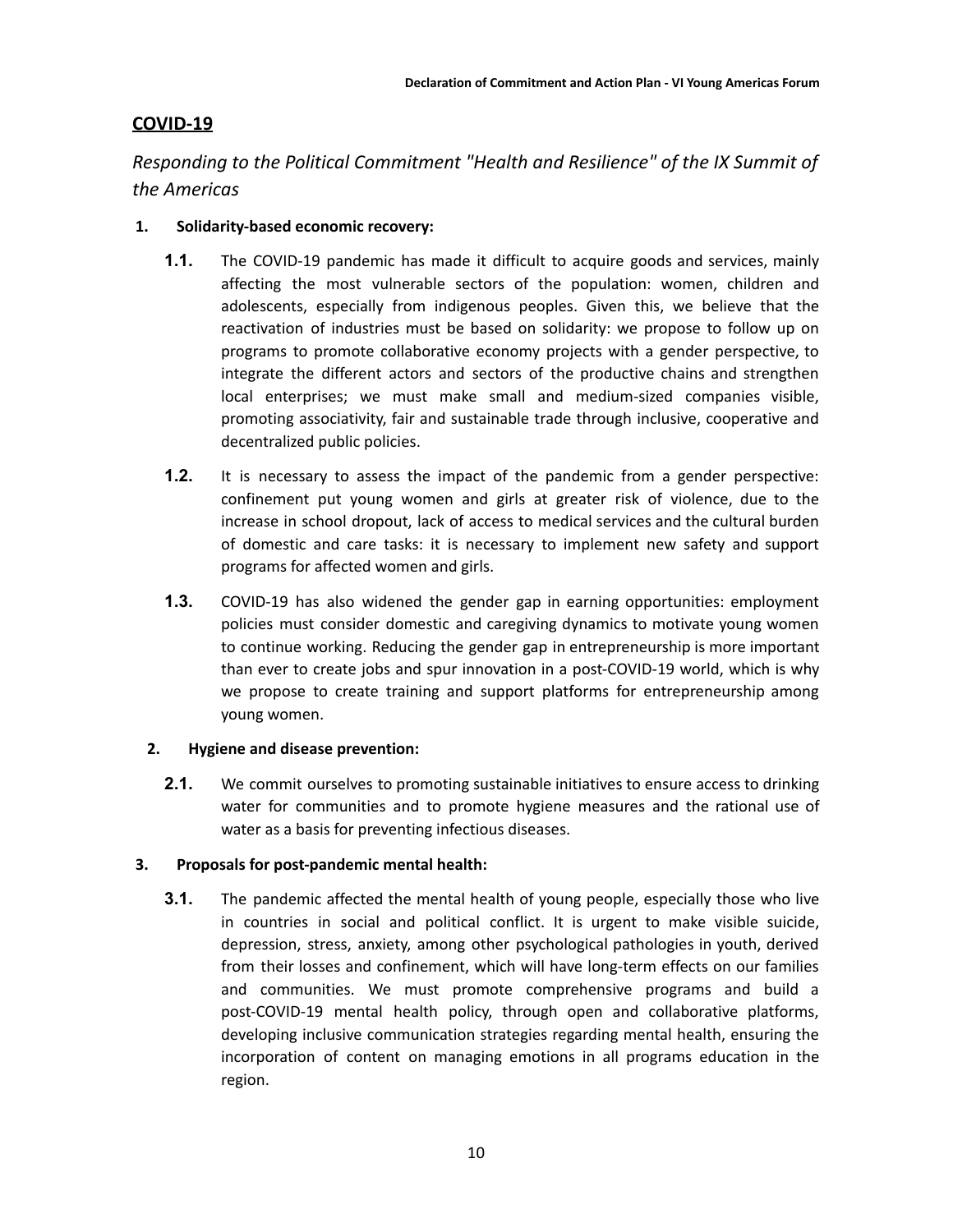- **3.2.** In addition to expanding the coverage of health systems in terms of immunization, prevention and care for diseases, public policies are required that guarantee easy access to mental health services for any person. We propose to include mental health care as a priority issue in the regional agenda, so that sufficient budgets are allocated to it by the States.
- **3.3.** As youth, we commit ourselves to promoting initiatives and campaigns that guarantee free or low-cost access to well-being and stress management techniques. We also propose to value and support the ancestral knowledge of our communities, as alternative solutions to the effects caused by COVID-19, as well as its aftermath.

#### **4. Opportunities for youth after COVID-19:**

- **4.1.** The pandemic not only generated immediate and serious effects on work and income, but it has drastically accelerated digitization and automation processes: companies reinvented their business models. As young people, we prioritize spaces for dialogue about the future of work after this pandemic. There is still a lack of policies that support productive activities, decent work, entrepreneurship, creativity, innovation and formalization, to generate educational inclusion in vulnerable communities, promoting training and visualizing youth participation in the formal economy. Given the increase in youth unemployment and the precariousness of existing jobs, we call on governments to carry out the educational and labor reforms necessary for better and greater access to work through education in coordination with the global labor market.
- **4.2.** As young people, we are committed to strengthening the use of spaces for citizen participation guided by peers, in order to create a network of young people with a social purpose, as well as promoting the use of networks for research purposes to update our regions. We propose the creation of groups trained to identify young people in vulnerable situations and help them find educational and employment opportunities. We call for public-private partnerships to create greater employment opportunities for youth as an alternative to migration.
- **4.3.** The percentage of youth unemployment should decrease with the support of programs for the formalization of entrepreneurships. We propose a commercial formalization campaign through incentives and streamlining bureaucratic procedures, in which HUBs and incubators are the key spaces to ensure the implementation of a business idea, as a strategy to alleviate poverty. These spaces should be implemented in universities and government agencies focused on youth.
- **4.4.** The pandemic made it clear that there is a link between the ability to obtain employment and the possibility of obtaining an adequate level of education: although online resources have increased due to the pandemic, many young people in vulnerable situations continue to lack access to technology to access resources and opportunities to learn online. This coupled with an outdated educational system. After the pandemic, we need to assess the strengths, weaknesses, and opportunities